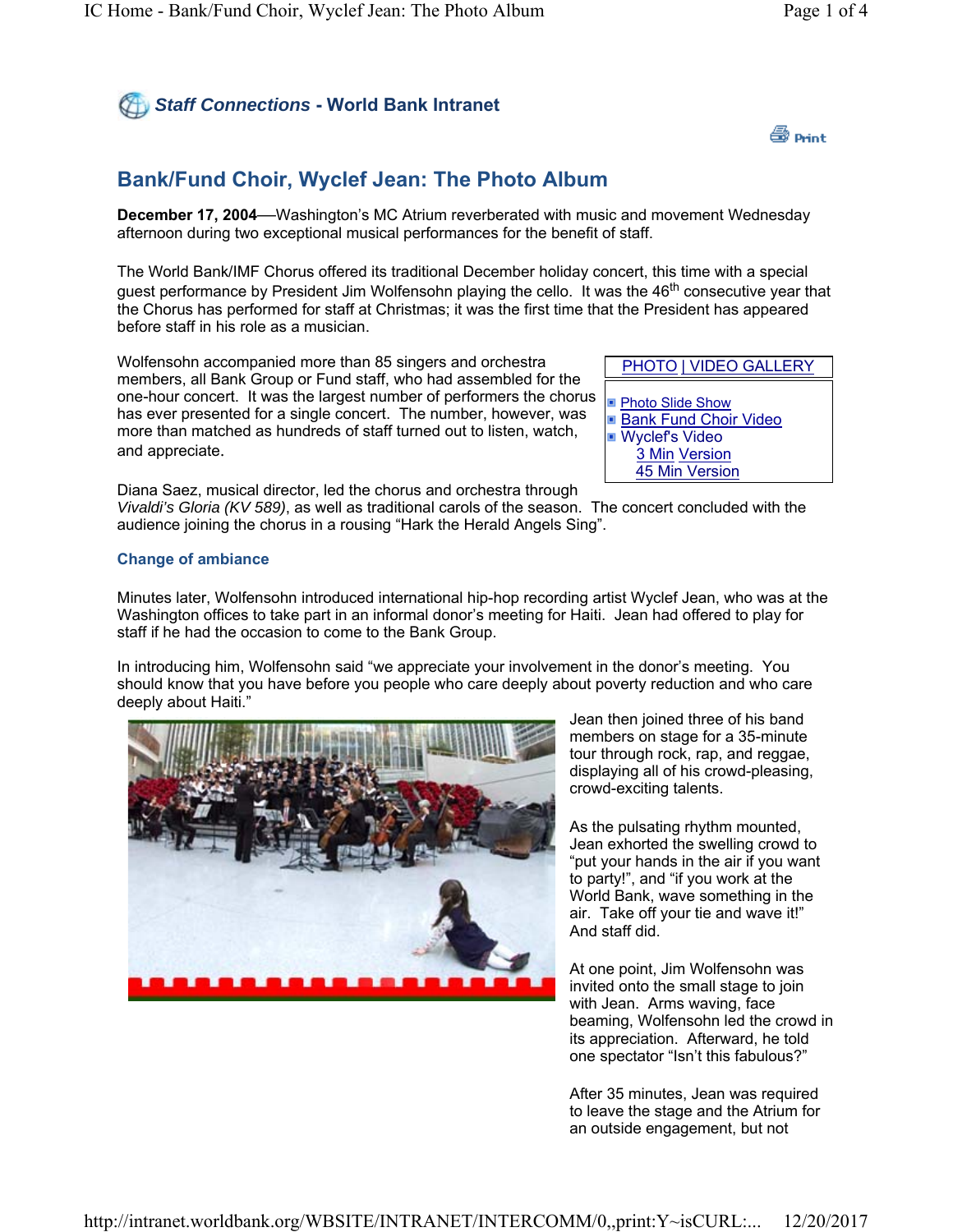

before being surrounded by dozens of fans asking for autographs. The rest of the audience had to content themselves with cooling down, putting ties back on (for some), and preserving their memories of an unforgettable afternoon.

*To see the one-hour video of the Bank/Fund choir performance, please go here.*

*To see photo slideshow of performances, please go here.*

*.*

*Comments or questions about this article? Send an e-mail here.*





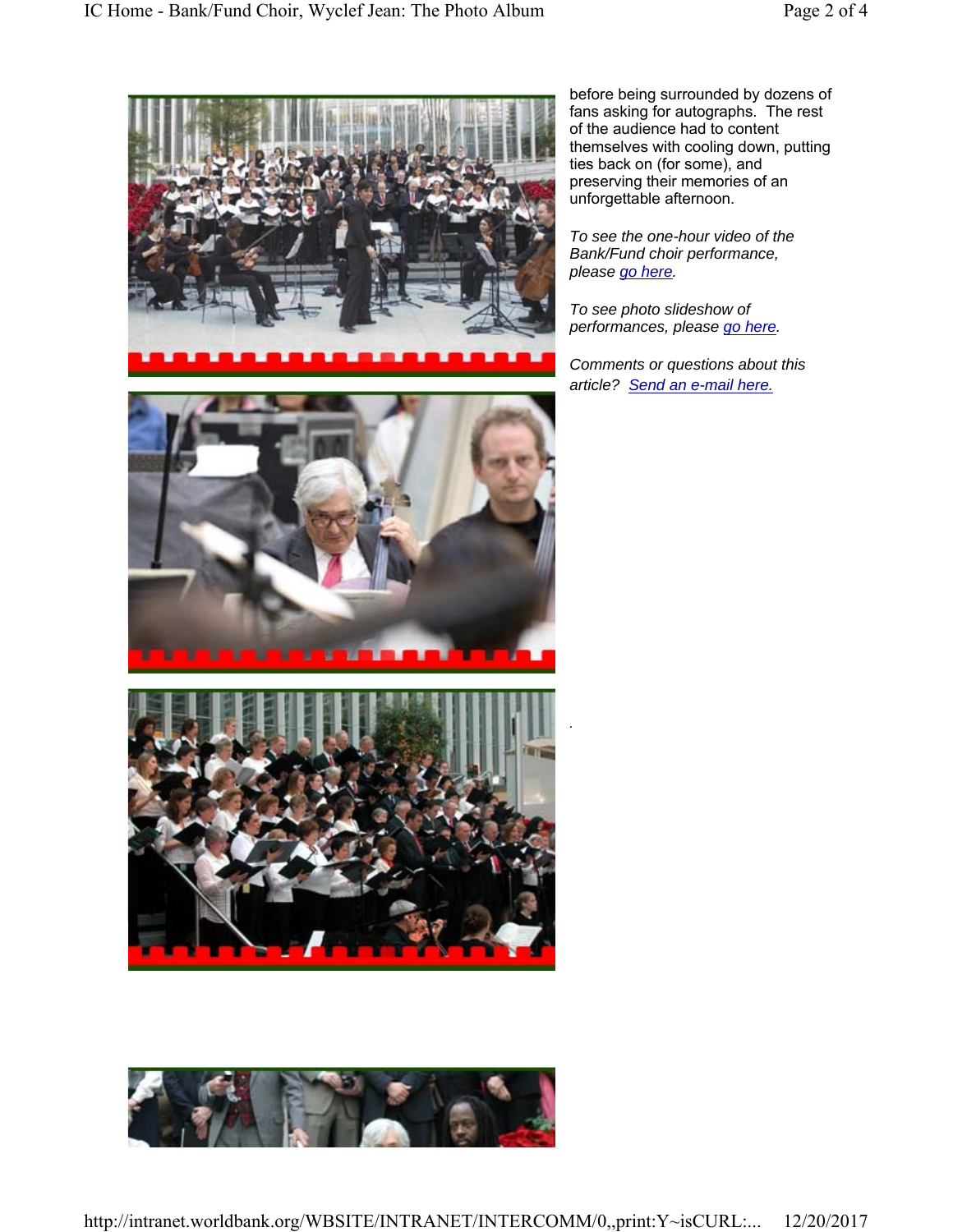